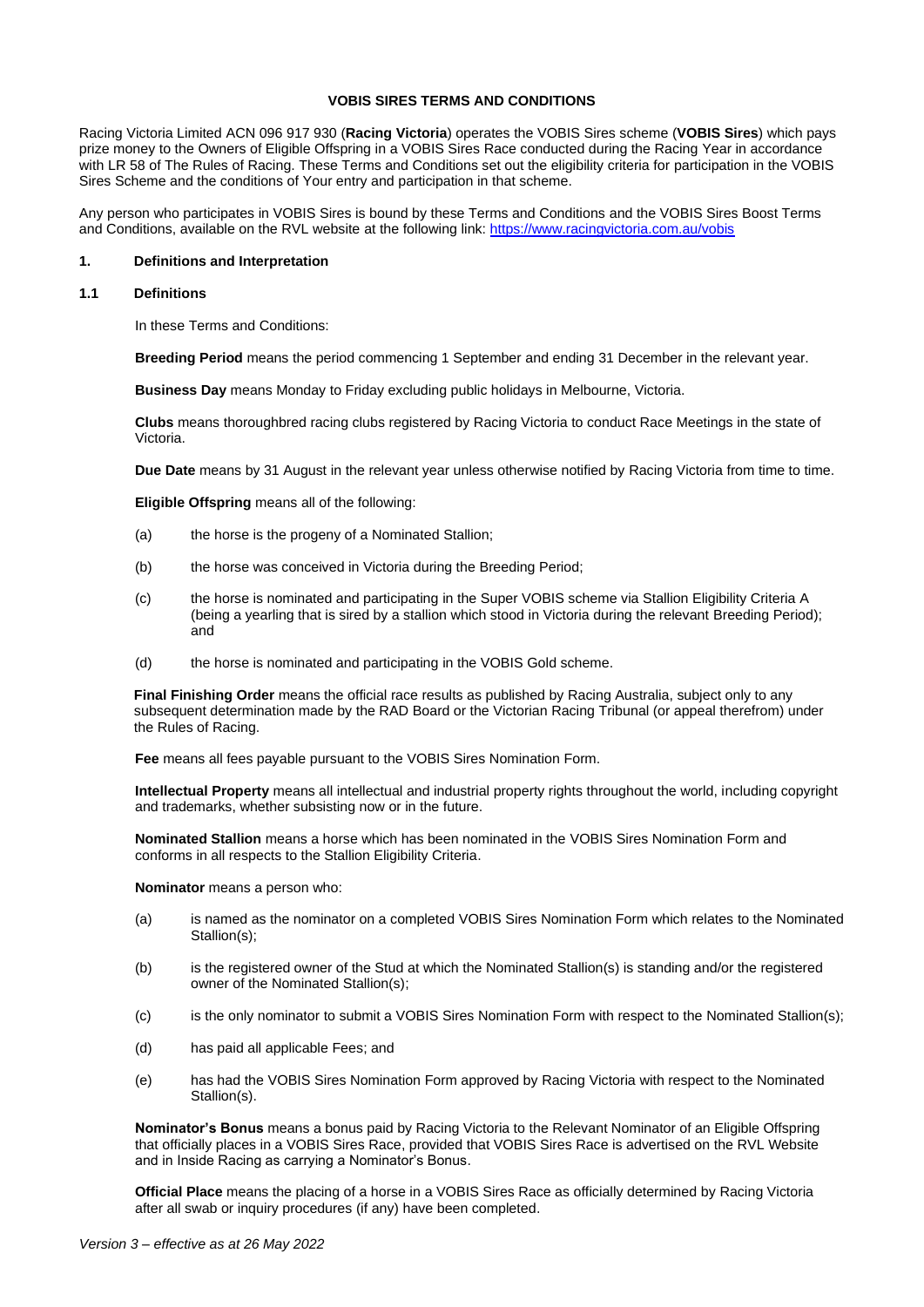**Owner** means a person who is:

- (a) defined as an "owner" in The Rules of Racing; and
- (b) is the owner of an Eligible Offspring as recorded under the Super VOBIS scheme and VOBIS Gold scheme.

**Payment Date** means the 31 March in the relevant year unless otherwise notified by Racing Victoria from time to time.

**Prize Money Pool** means the aggregate amount of VOBIS Sires prize money payable for a VOBIS Sires Race as determined by Racing Victoria from time to time.

**RAD Board** means the Racing Appeals and Disciplinary Board, constituted under the Rules of Racing.

**Race** means a thoroughbred race held at a Race Meeting.

**Race Meeting** means any thoroughbred race meeting conducted by or on behalf of any of the Clubs.

**Racetrack** means the facilities used by any of the Clubs for the purposes of conducting a Race Meeting;

**Racing Year** means the period from 1 August in the relevant year until 31 July in the following year.

**Racing Victoria** means Racing Victoria Limited ACN 096 917 930.

**Relevant Jockey** means a jockey that rode an Eligible Offspring that finished and placed in a VOBIS Sires Race.

**Relevant Nominator** means the Nominator of the Nominated Stallion whose Eligible Offspring finished first in a VOBIS Sires Race.

**Relevant Owner** means an Owner of an Eligible Offspring that finished and placed in a VOBIS Sires Race.

**Relevant Trainer** means a registered trainer that trained an Eligible Offspring that finished and placed in a VOBIS Sires Race.

**Rules of Racing** means the Australian Rules of Racing for the time being and the Rules of Racing made by the Directors of Racing Victoria Limited acting as a Board (referred to as the Local Rules) for the time being read, interpreted and construed together and all modifications thereof.

**RVL Entities** has the meaning given in clause 16.

**RVL Website** means the official website of Racing Victoria, currently at the URL [www.racingvictoria.com.au.](http://www.racingvictoria.com.au/)

**Stallion Eligibility Criteria** means the Nominated Stallion is a stallion which was standing in Victoria during the Breeding Period.

**Stud** has the meaning given in the Rules of Racing and as officially registered in the Australian Stud Book and/or the Australian Register of Non-Stud Book Mares.

**Super VOBIS** means the Super VOBIS scheme operated by Racing Victoria and governed by the Super VOBIS terms and conditions available a[t https://www.racingvictoria.com.au/super-vobis.](https://www.racingvictoria.com.au/super-vobis)

**TBV** means Thoroughbred Breeders Victoria Inc.

**Territory** means Australia.

**Victorian Racing Tribunal or VRT** has the same meaning as in the *Racing Act 1958* (Vic).

**VOBIS Gold** means the VOBIS Gold scheme operated by Racing Victoria and governed by the VOBIS Gold terms and conditions available a[t https://www.racingvictoria.com.au/vobis-gold.](https://www.racingvictoria.com.au/vobis-gold)

**VOBIS Sires** or **VOBIS Sires Scheme** means the prize money scheme governed by Racing Victoria and these Terms and Conditions (as amended from time to time by Racing Victoria).

**VOBIS Sires Boost Terms and Conditions** means the terms and conditions for the Racing Victoria VOBIS program currently known as VOBIS Sires Boost as amended from time to time and available on the RVL Website.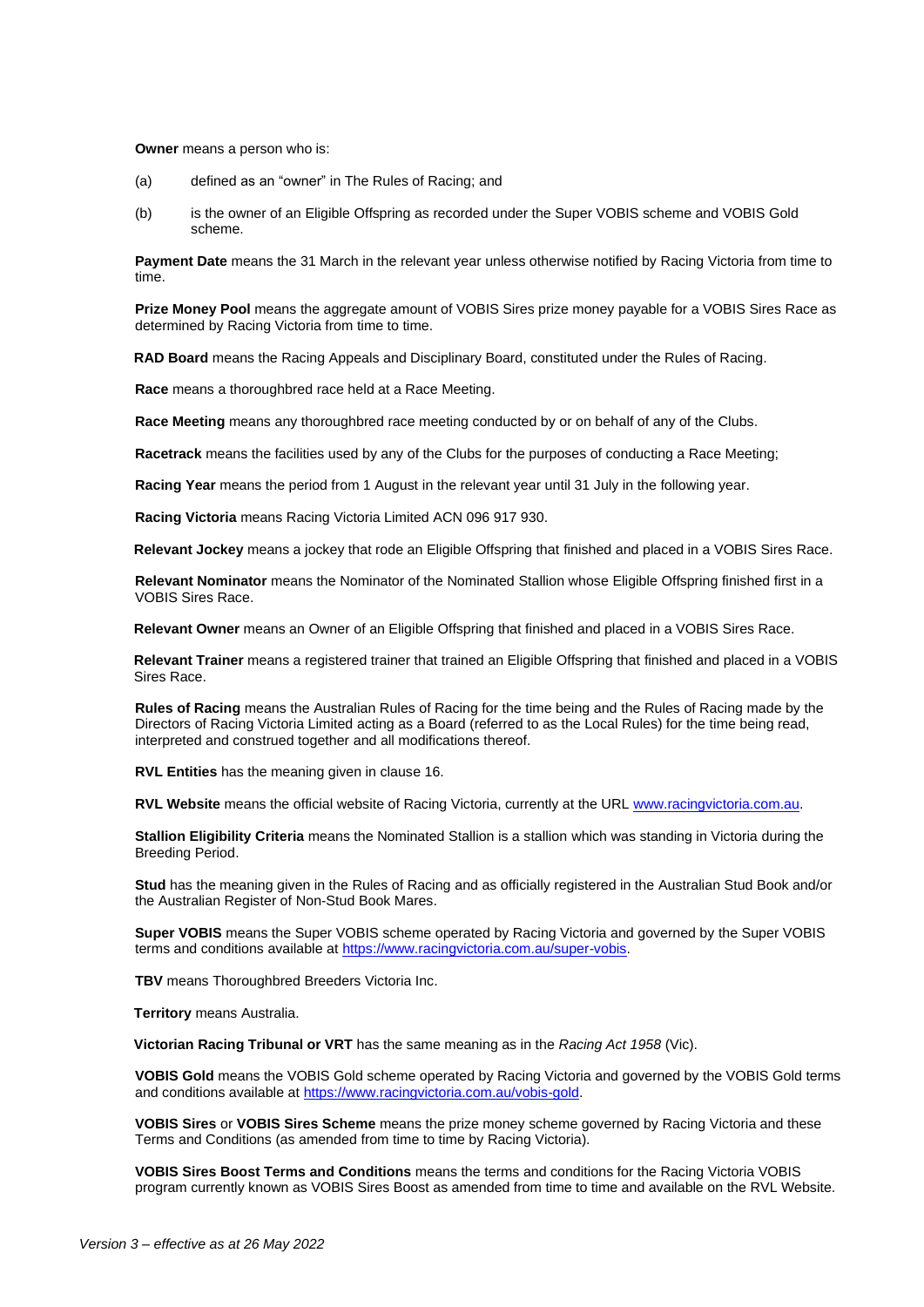**VOBIS Sires Logo** means the Racing Victoria VOBIS Sires logo as may be amended by Racing Victoria from time to time.

**VOBIS Sires Race** means an official Race scheduled by Racing Victoria (and published in Inside Racing) on which VOBIS Sires applies and prize money is payable to the relevant Owner(s) as applicable.

**You and Your** means the Nominator.

Any capitalised terms not defined in these Terms and Conditions have the same meaning as in the Rules of Racing.

## **1.2 Interpretation**

In these Terms and Conditions, unless the context indicates a contrary intention:

- (a) words denoting the singular number include the plural and vice versa;
- (b) words denoting individuals, persons, associations, clubs, societies and corporations include a reference to each and every one of them;
- (c) headings are for convenience only and do not affect interpretation;
- (d) references to clauses are references to clauses of these Terms and Conditions and references to subclauses are references to sub-clauses of these Terms and Conditions;
- (e) references to these Terms and Conditions shall be deemed to include references to these Terms and Conditions as amended, supplemented, varied or replaced from time to time;
- (f) words denoting any gender include all genders;
- (g) if a word or phrase is defined cognate words or phrases have corresponding definitions;
- (h) the words "include", "including", "for example" or "such as" and other like words are not used as, nor are they to be interpreted as, words of limitation; and
- (i) references to any legislation or to any section or provision thereof includes any statutory modification or re-enactment thereof or any statutory provision substituted therefore and ordinances, by-laws, regulations and other statutory instruments issued thereunder.

#### **2. Completion and Approval of VOBIS Sires Nomination Form**

- (a) It is Your sole responsibility to ensure that:
	- (i) the VOBIS Sires Nomination Form is completed in full, signed and submitted by the Due Date; and
	- (ii) the Fees have been paid in full by the Payment Date.
- (b) You acknowledge and agree that:
	- (i) Racing Victoria retains absolute discretion when determining whether to accept or reject (in whole or in part) the VOBIS Sires Nomination Form;
	- (ii) You may only nominate a horse if it satisfies the Stallion Eligibility Criteria and the nomination is made before the Due Date;
	- (iii) as a result of Your Participation in VOBIS Sires, Racing Victoria considers You to be a "relevant person" for the purpose of LR 2 (or its equivalent as amended from time to time) of the Rules of Racing;
	- (iv) upon approval of Your VOBIS Sires Nomination Form, You have a binding legal obligation to pay all applicable Fees as notified by Racing Victoria in full by the Payment Date; and
	- (v) should You fail to pay any applicable Fee, in part or in full, Racing Victoria may take all legal steps to recover the outstanding Fee(s), including taking the steps described in clause 4, and may suspend or terminate, at Racing Victoria's sole discretion, Your participation in VOBIS Sires.
- (c) You agree to provide all supporting evidence as reasonably required by Racing Victoria to determine whether a horse satisfies the Stallion Eligibility Criteria.
- (d) Racing Victoria is not obliged to make any enquiries into the right of any person to be named as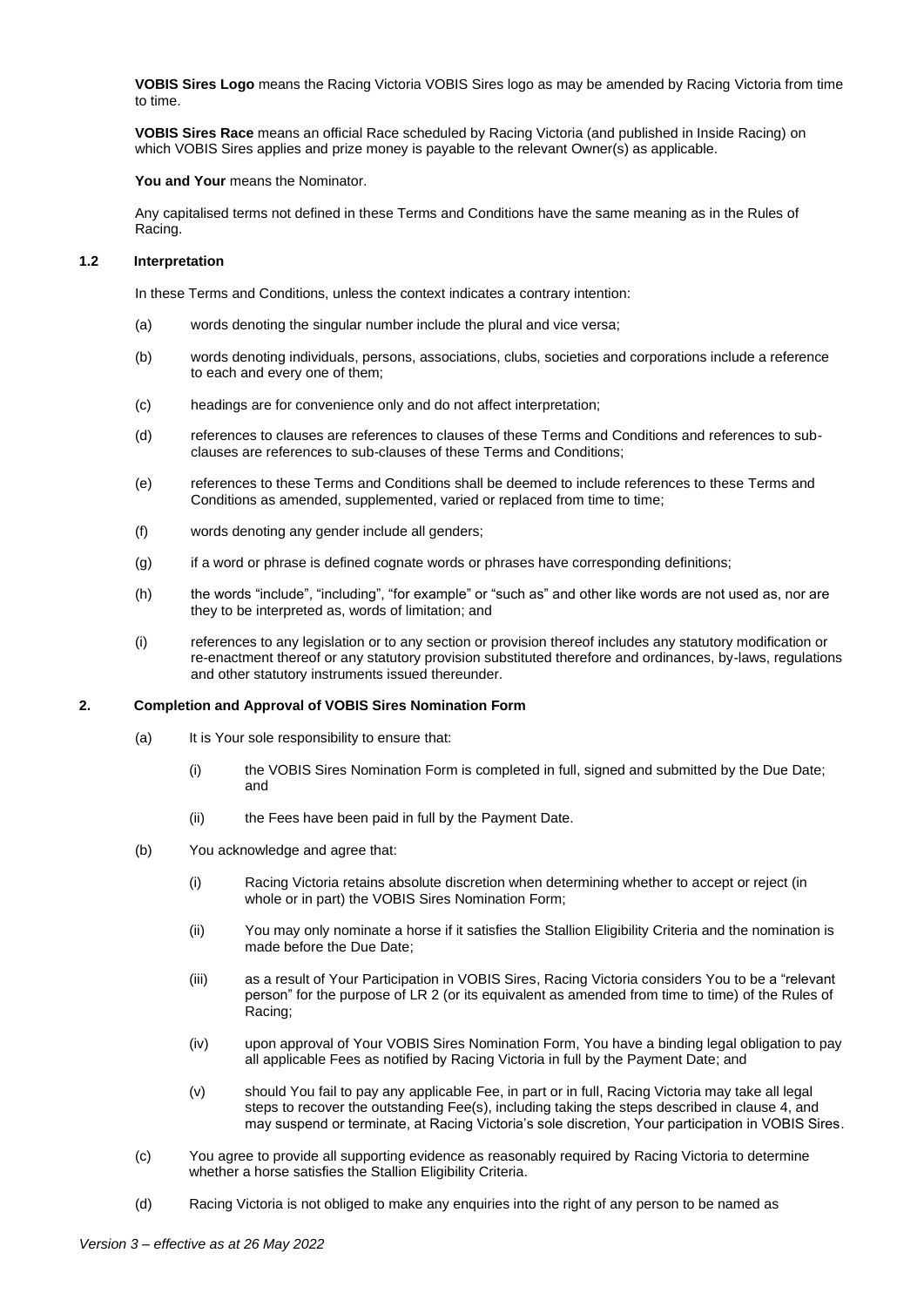Nominator on a VOBIS Sires Nomination Form or the accuracy and correctness of any information supplied by You.

- (e) Racing Victoria is not obliged to consider any submitted VOBIS Sires Nomination Forms which are received after the Due Date.
- (f) Racing Victoria is not obliged to notify any person other than the Nominator that the VOBIS Sires Nomination Form has been approved and whether all or some of the Nominated Stallions for which you have become a Nominator are eligible to participate in VOBIS Sires.
- (g) You acknowledge that Racing Victoria will not be liable under any circumstances for any lost, late or misdirected VOBIS Sires Nomination Forms or Fees.

### **3. No Refunds**

The Fee will not be refunded, in full or in part, to you except as follows:

- (a) if Racing Victoria ceases to conduct VOBIS Sires, Racing Victoria reserves the right to determine and refund to You a proportionate amount of the balance of all Fees paid after deducting expenses incurred in relation to VOBIS Sires, liabilities (contingent or otherwise) incurred in relation to VOBIS Sires and prize money paid or liable to be paid by it; or
- (b) where applicable, if Your VOBIS Sires Nomination Form is rejected in part or in full by Racing Victoria prior to the Due Date, any Fees paid in respect of the relevant Nominated Stallion(s) shall be refunded in full within 30 days.

## **4. Power to Offset**

- (a) Subject to clause 4(c), if a Nominator is in default with respect to:
	-
	- (i) payment of any Fee;<br>(ii) payment of any other payment of any other fee due pursuant to these Terms and Conditions; or

(iii) repayment of any prize money (including any Nominator's Bonus),

(each a **Debt**),

Racing Victoria may set off any obligation owed by Racing Victoria to the Nominator, whether that obligation arises under these terms and conditions, the Super VOBIS terms and conditions, the VOBIS Gold terms and conditions or the Rules of Racing, against the amount of any Debt due from the Nominator to Racing Victoria pursuant to these Terms and Conditions.

- (b) Without limiting Racing Victoria's rights pursuant to this clause, Racing Victoria has the right to set off and apply any monies held (or other indebtedness at any time owing) by Racing Victoria to or for the credit or the account of the Nominator against any outstanding Debt due by the Nominator to Racing Victoria, including any monies due or held by Racing Victoria to the Nominator with respect to any bonus (be it a VOBIS Scheme bonus or otherwise) or prizemoney payable to the Nominator pursuant to the Rules of Racing with respect to any horse in which the Nominator has an interest, be it a VOBIS-nominated horse or otherwise.
- (c) Prior to exercising its rights under this clause 4, Racing Victoria will provide written notice (via email or post) of the Nominator's default to the Nominator and such notice will provide the Nominator with fourteen (14) days from receipt of the notice to rectify the default. If the Nominator fails to rectify the default within the time period specified in this clause, Racing Victoria may exercise its rights pursuant to clause 4(a) immediately and without any further notice.
- (d) A notice given to a Nominator in accordance with this clause 4 is regarded as having been given and received:
	- (i) if delivered to the Nominator's address, on the day of delivery if a Business Day, otherwise on the next Business Day;
	- (ii) if sent by pre-paid mail, on the third Business Day after posting;
	- (iii) if served by email, at the time the email containing the notice left the sender's email system, unless the sender receives notification that the email containing the notice was not received by the recipient. If received after 5.00pm in the place of receipt or on a day which is not a Business Day, at 9.00am on the next Business Day.
- (e) For the purpose of this clause 4, the address for service of notices to the Nominator shall be the address as provided by the Nominator to Racing Victoria in the Nominator's VOBIS Sires Nomination Form (or as otherwise notified to Racing Victoria by the Nominator in writing).
- (f) The rights granted to Racing Victoria pursuant to this clause are in addition to any other rights and/or remedies that Racing Victoria may have at law or under these Terms and Conditions.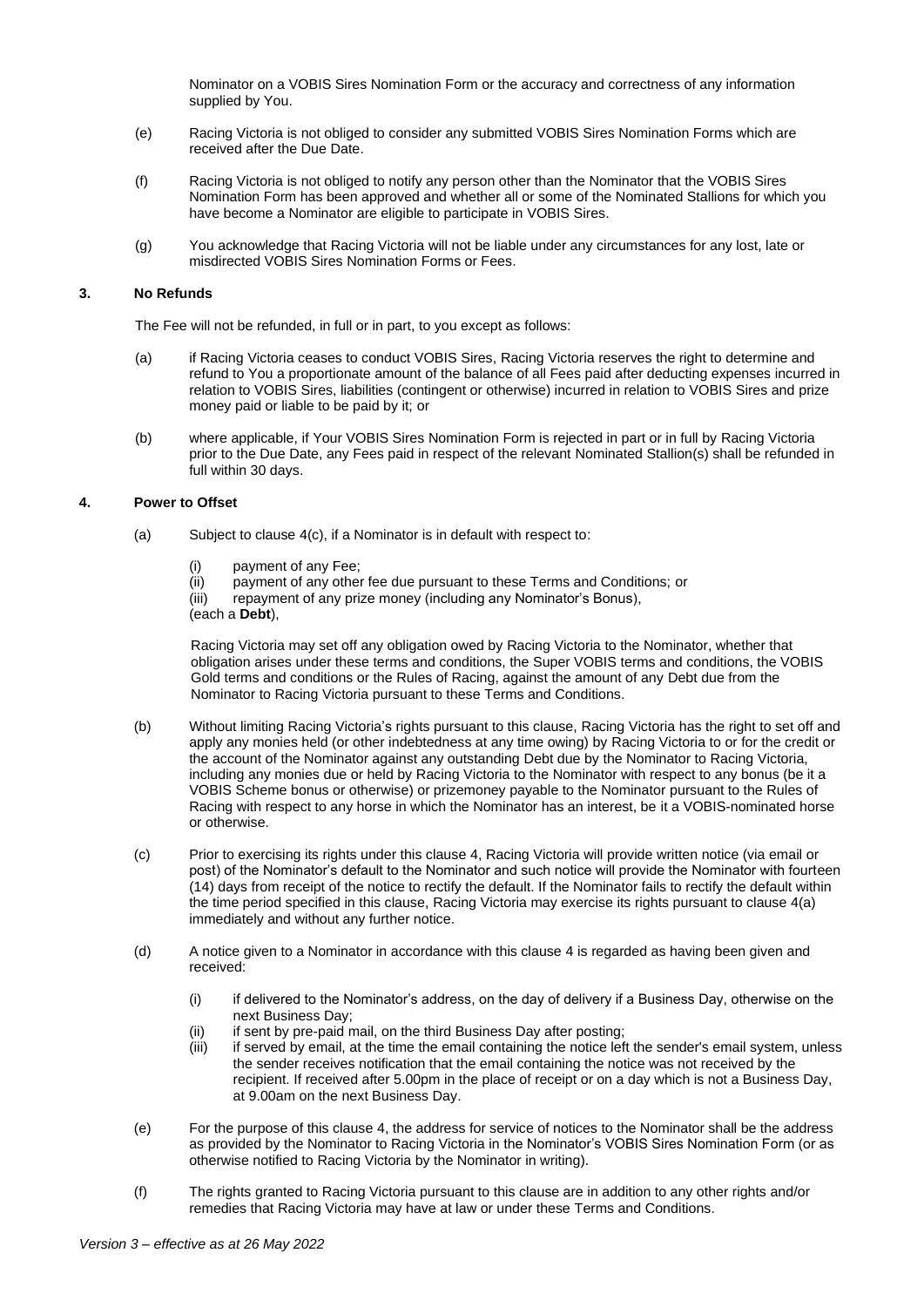## **5. Payment of prize money**

- (a) For VOBIS Sires Races, prize money (including any Nominator's Bonus) will be awarded and allocated to the Relevant Nominator, Relevant Owner, Relevant Trainer and/or Relevant Jockey of Eligible Offspring that place in the VOBIS Sires Race as recorded in the Final Finishing Order in accordance with LR 58 (or equivalent provision as may be amended from time to time) of the Rules of Racing, however if there is a dead-heat for Official Places in a VOBIS Sires Race, the prize money awarded (if any) to:
	- (i) each Relevant Owner whose Eligible Offspring dead-heated for that Official Place;
	- (ii) each Relevant Trainer of the Eligible Offspring referred to in (i);
	- (iii) each Relevant Jockey of the Eligible Offspring referred to in (i); and
	- (iv) each Relevant Nominator of the stallion that sired the Eligible Offspring referred to in (i),

will be calculated on the same basis as the awarding of prize money in the case of dead-heats pursuant to the Rules of Racing.

- (b) Any prize money awarded to a Relevant Nominator, Relevant Owner, Relevant Trainer and/or Relevant Jockey will be paid in a single lump sum amount and will not be paid to any third party (irrespective of whether that person is related to the Owner or a connection of the Eligible Offspring).
- (c) When determining the placement of Eligible Offspring in a VOBIS Sires Race for the purpose of these Terms and Conditions, Racing Victoria will rely on the Final Finishing Order of that VOBIS Sires Race.
- (d) If, following the payment of a Nominator's Bonus with respect to a Race:
	- (i) Racing Victoria, the RAD Board, the VRT, a relevant tribunal, or a court of competent jurisdiction determines that the Eligible Offspring is disqualified from that Race under the Rules of Racing due to a Prohibited Substance or any other reason (**Disqualified Horse**),

then any Nominator's Bonus awarded for that Race and paid by Racing Victoria with respect to the Disqualified Horse must be repaid in full to Racing Victoria within 14 days of such determination.

- (e) Racing Victoria retains absolute discretion as to whether it will redirect any Nominator's Bonus repaid in accordance with clause 5(d) to the Relevant Nominator of another Eligible Offspring which placed in the adjusted Final Finishing Order.
- (f) It is agreed that:
	- (i) no interest will be payable by Racing Victoria under any circumstances in relation to the payment of prize money (including any Nominator's Bonus); and
	- (ii) the prize money (including any Nominator's Bonus) awarded under clause 5(a) above shall be increased by the amount of any applicable GST where the Relevant Nominator, Relevant Owner, Relevant Trainer or Relevant Jockey, as the case may be, has completed and provided Racing Victoria with the relevant ABN/GST declaration.
- (g) In this clause words that are defined in *A New Tax System (Goods and Services Tax) Act* 1999 (**Act**) have the same meaning as their definition in that Act.
- (h) Except as otherwise provided in these Terms and Conditions, all consideration payable under these Terms and Conditions in relation to any supply is exclusive of GST.

### **6. Your Warranty and Acknowledgement**

- (a) As a participant in VOBIS Sires, You must not:
	- (i) act in any way which breaches these Terms and Conditions or the Rules of Racing; or
	- (ii) abuse or misuse the VOBIS Sires Scheme or any privileges, services or other benefits accorded to You as a result of your participation in VOBIS Sires including by:
		- A. engaging in any unlawful, corrupt and/or fraudulent activities;
		- B. causing disharmony or conflict at a Racetrack, or interfering with any other person's proper performance of his or her role at a Racetrack;
		- C. engaging in any anti-social conduct which constitutes harassment, hateful, abusive, bullying, threatening, aggressive or other unacceptable behaviour whether in social media, at a Racetrack, or elsewhere; or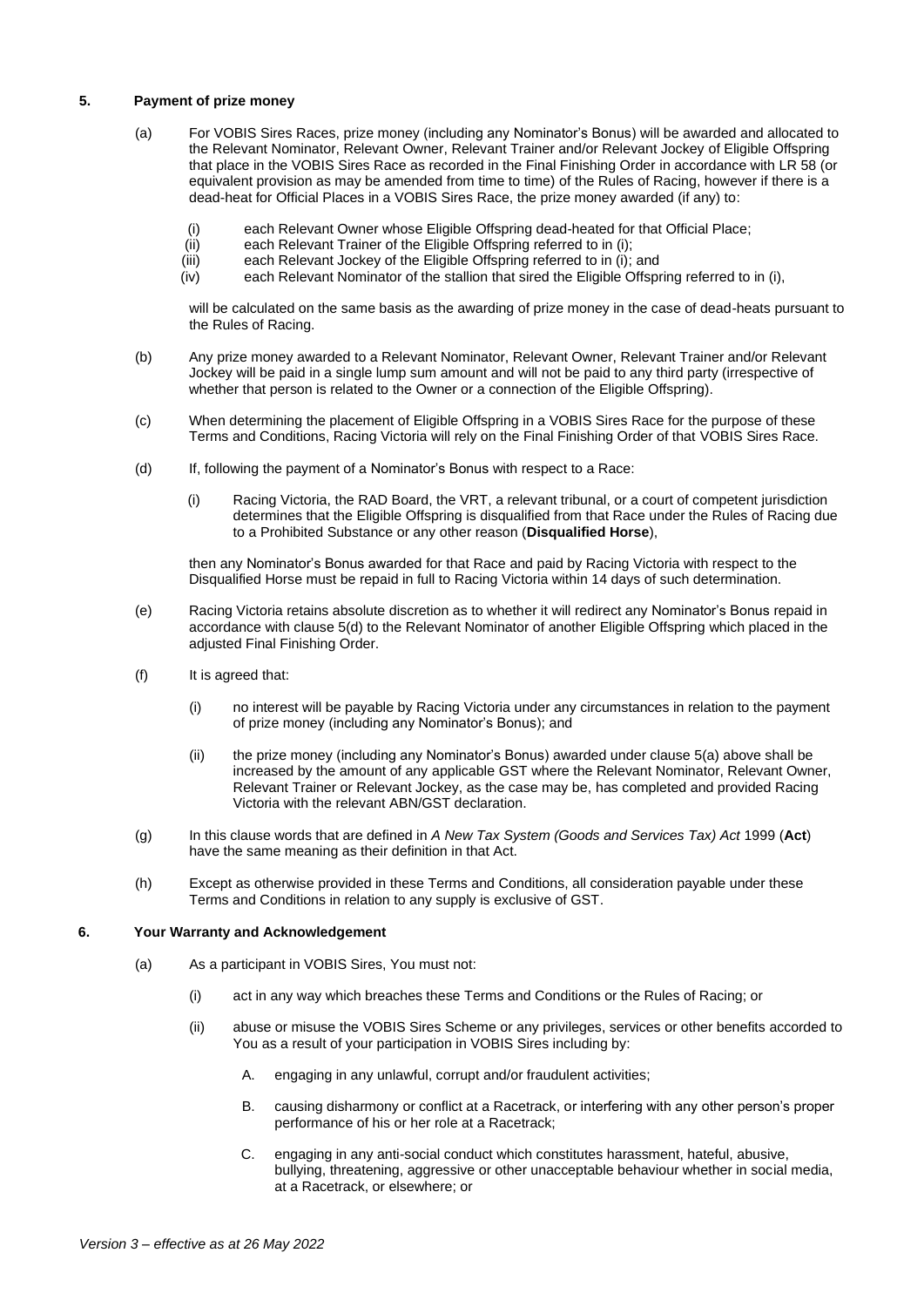- D. at any time, failing to observe any reasonable direction or instruction issued by Racing Victoria or a Club or an officer, employee or agent of Racing Victoria or a Club, including the Racing Victoria Stewards.
- (b) You represent and warrant to Racing Victoria that:
	- (i) You and Your Nominated Stallion(s) fulfil the eligibility criteria for participation in VOBIS Sires;
	- (ii) You have full power and authority to enter into and perform your obligations under these Terms and Conditions;
	- (iii) these Terms and Conditions constitute and impose legally binding obligations on You;
	- (iv) You will pay all applicable Fees as notified by Racing Victoria in full by the Payment Date; and
	- (v) all information supplied in the VOBIS Sires Nomination Form is true and correct as at and from the date it was signed, and you will notify Racing Victoria immediately in writing should any such information change.
- (c) You acknowledge that Racing Victoria will review and accept (if applicable) the VOBIS Sires Nomination Form in reliance on the representation and warranty provided in clause 6(b).
- (d) You acknowledge that it is Your responsibility to ensure that Racing Victoria holds Your current contact details, including a valid email address.
- (e) You acknowledge that Racing Victoria reserves the rights to:
	- (i) take all legal steps to recover the outstanding Fees and all reasonable costs;
	- (ii) place You on the "Forfeit List" pursuant to AR 95 and AR 96 (or equivalent provisions as may be amended from time to time) of the Rules of Racing,

in the event You fail to pay the applicable Fees in full by the Payment Date.

- (f) If it is determined that Your representation and warranty is false (particularly with respect to the fact that a Nominated Stallion fails to satisfy Stallion Eligibility Criteria), then without limitation:
	- (i) You are liable to refund all prize money (including and Nominator's Bonus) that has been paid in relation to the relevant horse(s);
	- (ii) Racing Victoria reserves the right to immediately terminate your participation in VOBIS Sires pursuant to clause 10 below;
	- (iii) no further prize money (including any Nominator's Bonus) shall be paid in relation to the relevant horse(s); and
	- (iv) Racing Victoria reserves the right to prohibit You from any future participation in VOBIS Sires.

# **7. Your Indemnity**

- (a) You indemnify Racing Victoria in relation to all loss and damage whatsoever suffered (including indirect or consequential loss) by Racing Victoria as a result of you acting inconsistently with or breaching any part of these Terms and Conditions.
- (b) Notwithstanding Racing Victoria's right to terminate pursuant to clause 10, Racing Victoria may suspend your involvement (including all Nominated Stallions and/or associated Eligible Offspring) in VOBIS Sires and/or withhold payment of any prize money (including any Nominator's Bonus) to Owners of Eligible Offspring or Nominator's (as the case may be) without notice for any conduct that Racing Victoria in its sole discretion believes is inconsistent with or breaches these Terms and Conditions or any applicable law or is harmful to any of the interests of Racing Victoria, its affiliates or the Victorian racing industry.

# **8. Limitation of Liability**

Where conditions, warranties or guarantees implied by or otherwise arising under law cannot be lawfully excluded, then to the extent permitted by law, Racing Victoria limits its liability for a breach of any such condition, warranty or guarantee, where it is entitled to do so, to the resupply of the relevant service, or paying you the cost of that resupply. Otherwise, to the maximum extent permitted by law, Racing Victoria and its officers, employees, agents and representatives will not be liable for any loss or damage (including consequential loss or damage) to any person or entity, however caused (whether by negligence or otherwise), which may arise directly or indirectly in respect of any error, omission or misrepresentation in any information or material provided relating to VOBIS Sires or otherwise in connection with VOBIS Sires.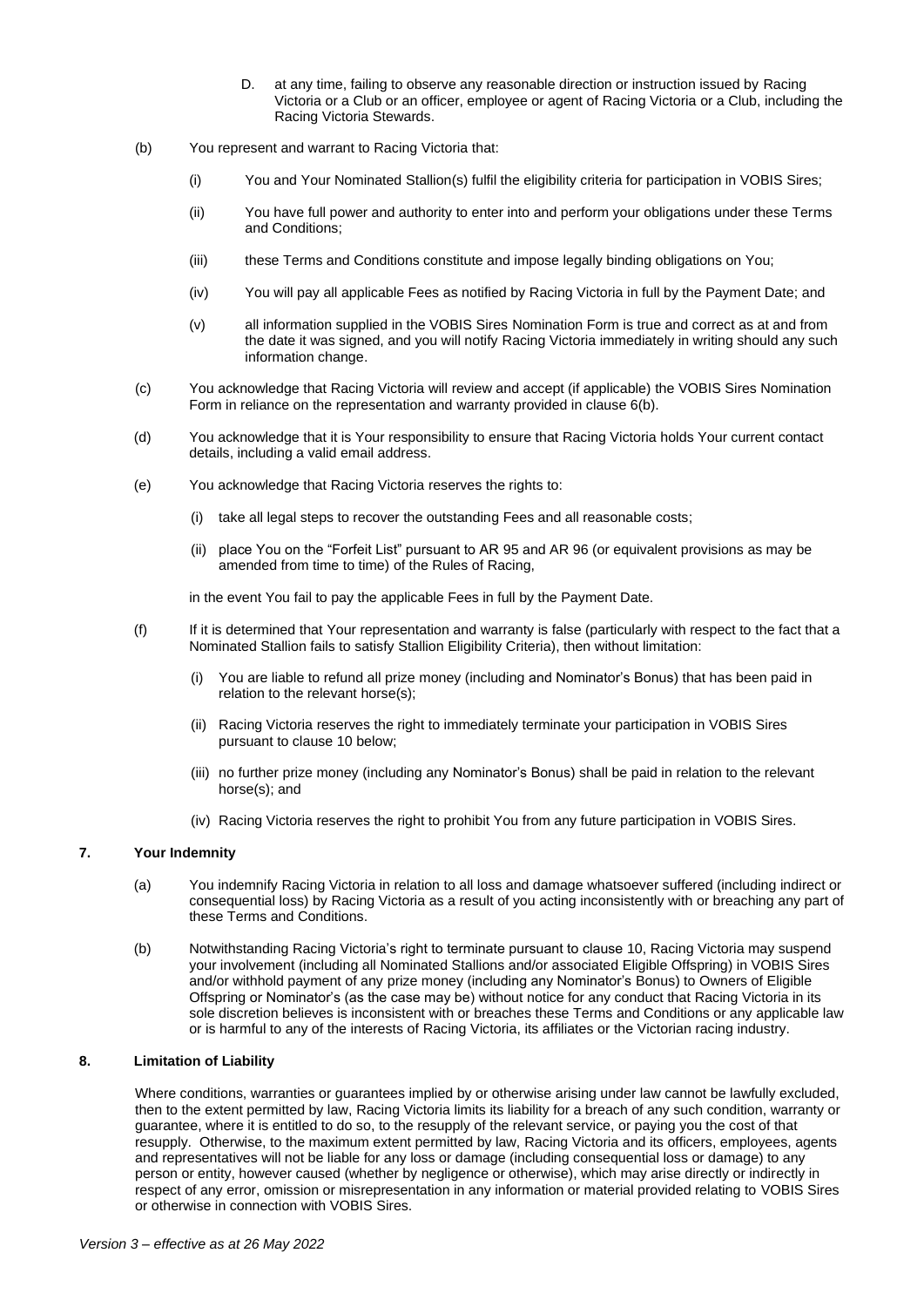## **9. Use of Personal Information**

- (a) You agree that Racing Victoria and/or authorised third parties (including but not limited to TBV) may be required to collect and process Your personal information in order to:
	- (i) determine whether or not You satisfy the criteria required to be a participant in VOBIS Sires;
	- (ii) determine whether or not Your Nominated Stallion(s) satisfies the Stallion Eligibility Criteria;
	- (iii) provide You with any applicable privileges or benefits or to impose any applicable restrictions on Your participation in VOBIS Sires;
	- (iv) recover any outstanding Fee from You, including without limitation any recovery in accordance with clause 4;
	- (v) otherwise administer and manage the VOBIS scheme (which includes Super VOBIS, VOBIS Gold and VOBIS Sires),

#### each a **Permitted Purpose** and together the **Permitted Purposes**.

- (b) You consent to Racing Victoria sharing Your Personal Information with third parties, including TBV and any third party providing services for the VOBIS Sires Scheme, for a Permitted Purpose or otherwise in accordance with Racing Victoria's Privacy Policy, which can be accessed at www.racingvictoria.com.au/privacy-policy. The Privacy Policy provides You with more information regarding how and in what circumstances Racing Victoria may share and process Your personal information.
- (c) You acknowledge that Racing Victoria will collect, use and disclose Your personal information in accordance with its Privacy Policy and these Terms and Conditions.
- (d) As a participant in VOBIS Sires, You provide Your express consent to Racing Victoria sending You marketing communications including via direct mail, telephone, email, SMS or other digital means, including in regard to racing industry news, offers for VOBIS Sires participants, surveys or requests for feedback regarding the racing industry including VOBIS Sires and competitions open to VOBIS Sires participants.
- (e) You can opt out of receiving the communications described at 9(d) at any time. Opting out of these communications will impact Racing Victoria's ability to provide You with all the privileges and other benefits that may otherwise be available to You as a VOBIS Sires participant.
- (f) You acknowledge that if You do not provide Your Personal Information following a request by Racing Victoria or refuse to consent to Racing Victoria's use and/or sharing of that information in accordance with this clause, Racing Victoria may not be able to approve Your VOBIS Sires Nomination Form and/or enable You to participate in VOBIS Sires in accordance with these Terms and Conditions, or may be required to terminate, suspend or otherwise impose conditions on Your participation in VOBIS Sires.

### **10. Termination, Modification and Amendment**

- (a) Racing Victoria may exclude any Nominated Stallion or Eligible Offspring from participation in VOBIS Sires, and may exclude or terminate Your participation in VOBIS Sires in its entirety at any time without giving any explanation or justification for the exclusion or termination, and Racing Victoria has no liability for any costs, losses or damages of any kind arising as a consequence of said exclusion or termination.
- (b) Racing Victoria may impose conditions on your participation in VOBIS Sires at any time, whether prior to or during the term of Your participation, without giving any explanation or justification, and Racing Victoria has no liability for any costs, losses or damages of any kind arising as a consequence of the imposition of those conditions
- (c) Without limiting Racing Victoria's rights pursuant to clauses 10(a) and 10(b), if Racing Victoria intends to exercise its rights pursuant to either clause 10(a) or clause 10(b), it will provide You with written notice which identifies the relevant issues or concerns (**Notice**). You will then be provided with an opportunity to respond to the matters raised in the Notice. If Racing Victoria requires a response within a certain time period, Racing Victoria will make that clear in the Notice. If You then fail to respond within that time period, Racing Victoria may make a decision with regard to the exercise of its rights pursuant to clause 10(a) or clause 10(b), as the case may be, without Your views. Racing Victoria will consider all matters it determines relevant prior to making a decision whether or not to take action pursuant to clause 10(a) or clause 10(b).
- (d) Without limitation, Racing Victoria may exclude or terminate Your participation in VOBIS Sires, or impose conditions on Your participation if: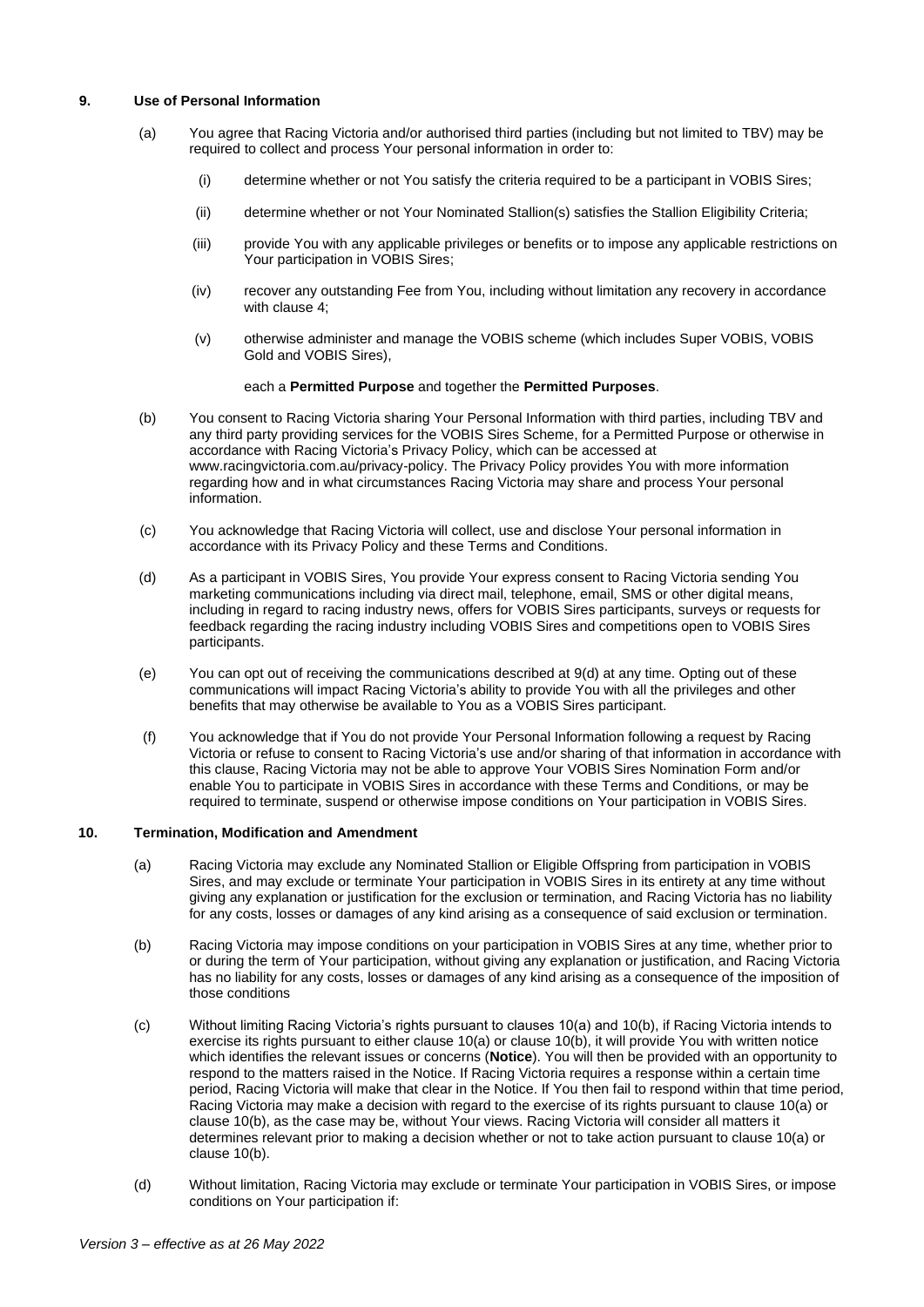- (i) a Nominated Stallion ceases to satisfy the Stallion Eligibility Criteria;
- (ii) You cease to satisfy the criteria to be Nominator;
- $(iii)$  You fail to pay any Fee(s);
- (iv) You are not of good character;
- (v) You pose an unacceptable risk to the integrity of racing or the racing industry;
- (vi) You cause disharmony or conflict at a Racetrack, or interfere with any other person's proper performance of his or her role at a Racetrack;
- (vii) You engage in unlawful or anti-social conduct which constitutes harassment, hateful, abusive, bullying, threatening or other unacceptable behaviour whether in social media, at a Racetrack, or elsewhere;
- (viii) at any time You fail to observe any direction or instruction issued by Racing Victoria or a Club (or any officer, employee or agent of Racing Victoria or a Club), including the Racing Victoria Stewards;
- (ix) You are found to have breached the Rules of Racing; or
- (x) You breach any of these Terms and Conditions.
- (e) Racing Victoria reserves the right to modify VOBIS Sires (including, without limitation, amending these Terms and Conditions):
	- (i) with or without further notice to You; and
	- (ii) without giving You any explanation or justification for such change,

and any modifications and amendments (as the case may be) will become effective once published at https://www.racingvictoria.com.au/vobis-sires. Without limitation, and for the avoidance of doubt, such modifications and amendments include reducing the eligibility and size of prize money (including any Nominator's Bonus) and the Prize Money Pool, altering the Fees or the Stallion Eligibility Criteria.

- (f) Racing Victoria gives no warranty as to the continuing availability of VOBIS Sires. Racing Victoria may terminate or suspend VOBIS Sires at any time:
	- (i) with or without notice to You; and
	- (ii) without giving You any explanation or justification for the termination,

and any termination will become effective once published on the RVL Website.

- (g) Without limiting Racing Victoria's rights pursuant to clause 10(f), Racing Victoria will use best efforts to notify VOBIS Sires participants in advance of any decision by Racing Victoria to terminate or suspend VOBIS Sires.
- (h) Neither Racing Victoria nor any RVL Entities shall be liable to any person in any way if VOBIS Sires is terminated.

### **11. Intellectual Property**

- (a) You acknowledge and agree that all Intellectual Property Rights in and to VOBIS Sires, including without limitation the VOBIS Sires Logo, are owned and retained exclusively by Racing Victoria.
- (b) Subject to clauses 11(b)(i), (ii) and (iii), Racing Victoria grants to You a non-exclusive, non-transferable and revocable licence to, in the Territory during the Breeding Period to which Your Nomination relates, use the VOBIS Sires Logo.
	- (i) You may only use the VOBIS Sires Logo for marketing that is directly related to the Nominated Stallion for which You are a Nominator, and only during the relevant Breeding Period.
	- (ii) Racing Victoria may require You, by notice in writing, to cease using and/or withdraw from public circulation any promotional material that contains the VOBIS Sires Logo where that material either does not comply with this clause 11 or is reasonably likely to harm the image or reputation of Racing Victoria or the Victorian thoroughbred racing industry.
	- (iii) Racing Victoria may revoke the licence granted pursuant to clause 11(b) at any time by notice in writing to You.

## **12. Relevant jurisdiction**

- (a) These Terms and Conditions are governed by and interpreted in accordance with the law of the State of Victoria, Australia.
- (b) You agree to the jurisdiction of the courts of the State of Victoria, Australia to determine any dispute arising out of these Terms and Conditions.

### **13. Severability**